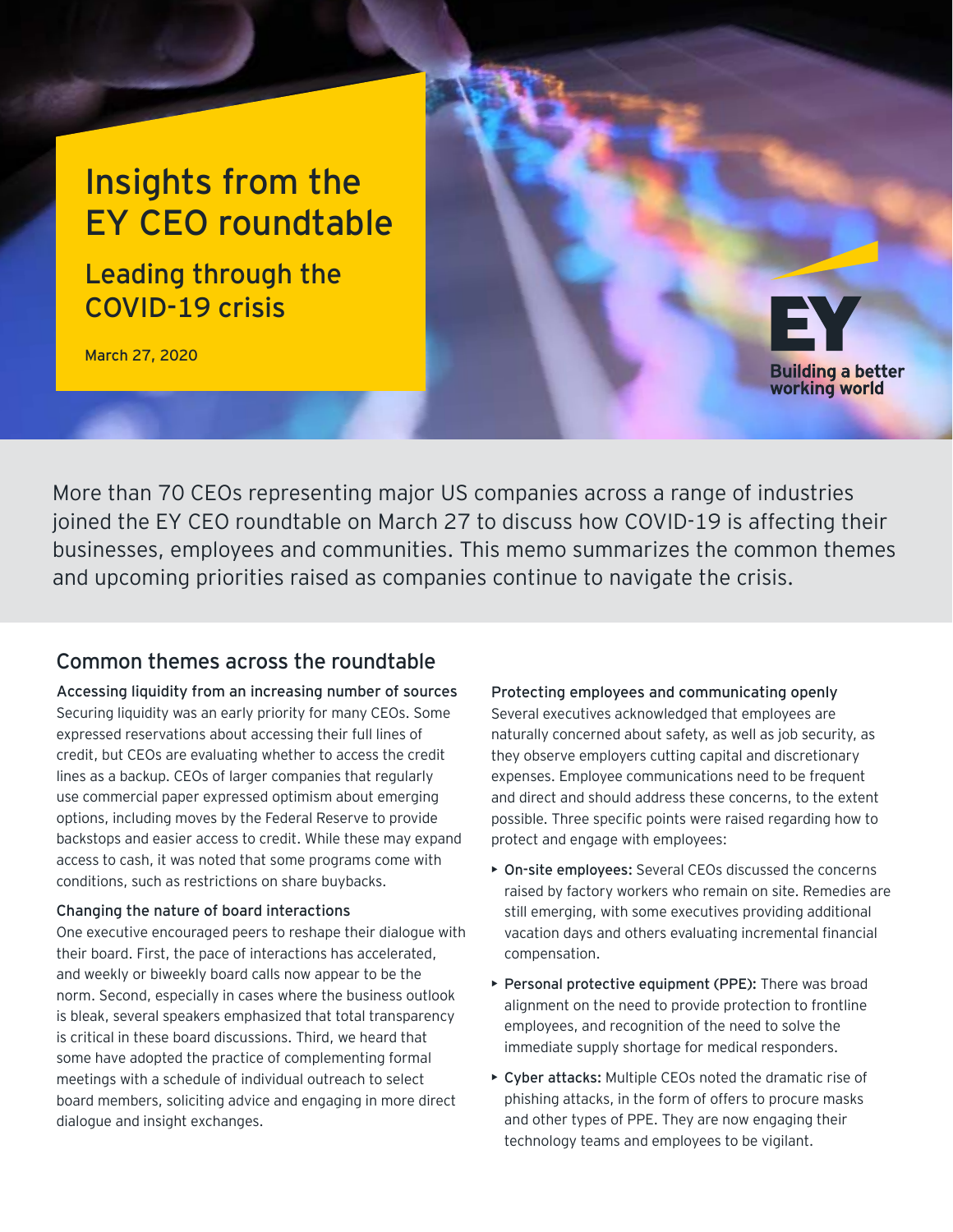### **Expanding scenario planning**

Most CEOs stated their companies have emerged from the triage stage of the COVID-19 response. Sixty-three percent of respondents indicated that they are now spending most of their time on strategic and financial scenario planning. Their collective challenge is determining the range of realistic assumptions, given the levels of uncertainty. Previously believed worst-case scenarios now appear more likely, or not conservative enough. Some executives are challenging their teams to consider an even more dire outlook and expand their contingency planning.





# Upcoming priorities and looking forward

## **Sharpening a view of the new normal**

Uncertain demand will be a significant issue for the foreseeable future. Some sectors, e.g., travel and hospitality, have seen sharp declines in activity as lock-downs continue to expand across states. Other sectors, however, are experiencing a surprising level of variation in their businesses - demand is plummeting for certain product lines while demand for others, including those related to medical response, is surging.

Looking ahead, companies anticipate that customer behavior will fundamentally change and significantly impact their business. In fact, 59% of survey respondents noted that customer behavior changes will have the most impact on their company's new normal (see Figure 1). Additionally, 19% felt that changes to the workforce and how work gets done will affect their company.

The shape of the recovery will also play a significant role in future planning. More than 80% said they expect a U-shaped recovery: a longer period of slower economic activity extending into mid to late 2021.

As demand recovers, leadership teams will need to re-examine their operating models, redesign their business processes and adjust accordingly. This sentiment was expressed in the survey findings when respondents were asked to reflect on their capital agenda in 12 months. A total of 38% of respondents plan to invest in core operations for continuity and growth, while another 32% chose conserving cash and capital as a main priority (see Figure 2).



Figure 1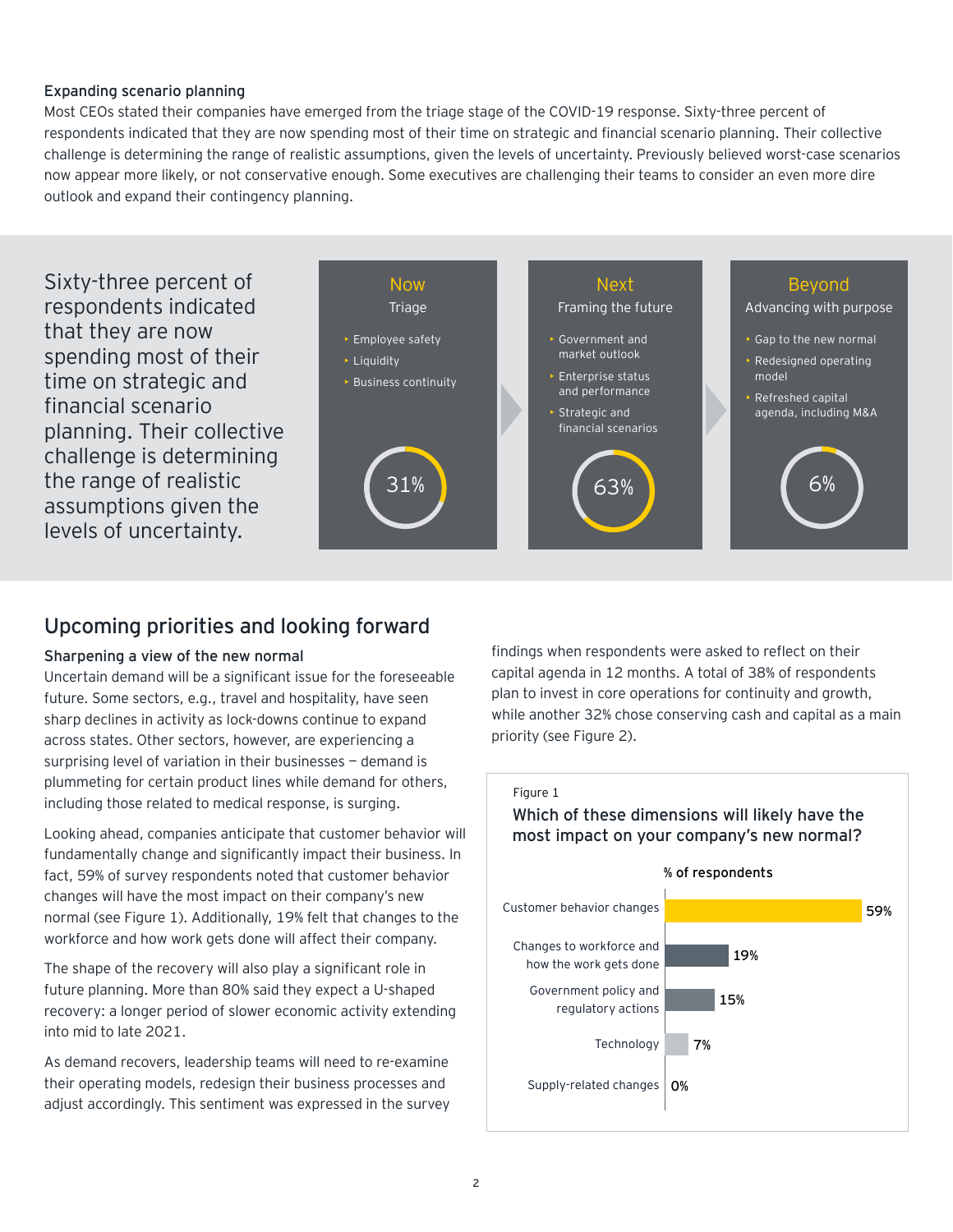The shape of the recovery will also play a significant role in future planning. More than 80% said they expect a U-shaped recovery: a longer period of slower economic activity extending into mid to late 2021.



#### **Providing investor guidance**

Several CEOs wanted to hear what peers are doing with respect to withdrawing guidance and communicating with the investor community. Given the uncertainty, there is an expectation that more and more companies will pull guidance. Beyond that, the situation is still evolving. One CEO noted that he is being advised to be cautious about making liquidity-related comments as they may be viewed as material information. Discussions with the SEC are underway, and many are hoping for clarity and investor understanding.

#### **Testing and managing sites where employees test positive**

One health care CEO encouraged companies to educate themselves and their chief medical officers about the nuances of testing. It will be imperative for management teams to correctly set policies to protect employees and make certain that critical operations can continue. Several executives shared their protocols for sites where an employee has tested positive. One critical site producing medical supplies was shut down briefly to be cleaned, and potentially affected employees were quarantined and tested. However, the site was back up and running the next day due to the criticality of its operations. In some cases, site leaders are reorienting the work environment, separating employees and creating a pod-like environment to minimize the number of workers in contact with each other.

#### **Preparing for a continued global impact**

Several executives called out concerns regarding the impact of the virus in India. They noted that employees there may not be as successful working from home because of infrastructure and internet limitations. They are looking now into countermeasures and new ways of working.

#### Figure 2

In 12 months, what do you anticipate your capital agenda priorities will be?



We would like to thank all of the executives who participated in this discussion. We look forward to continued interactions as we all navigate these difficult times together. For more information about how to lead through the COVID-19 crisis, please visit [www.ey.com/covid-19,](http://www.ey.com/covid-19) or reach out to your Ernst & Young LLP account executive for our latest insights.